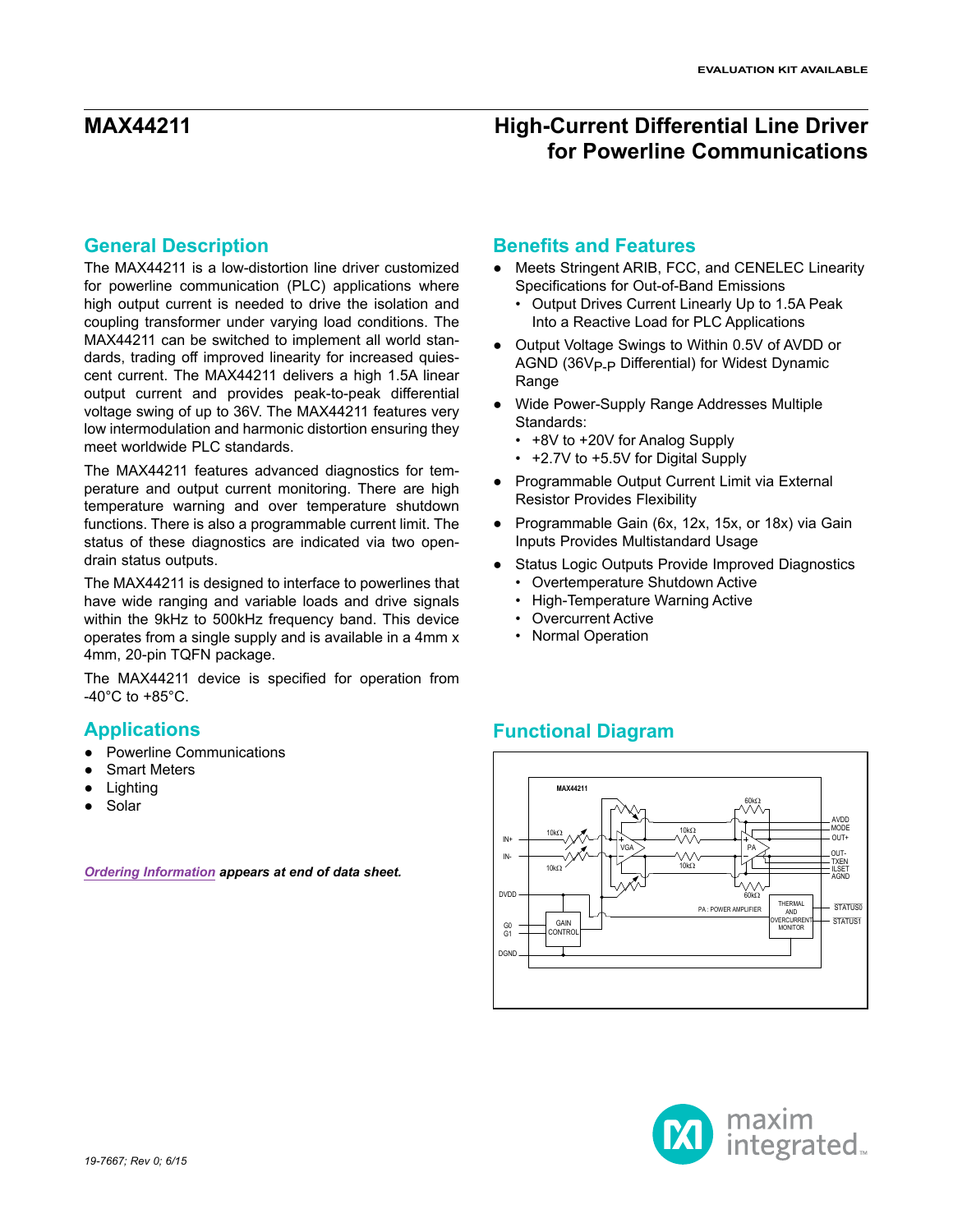### **Absolute Maximum Ratings**

| IN+, IN-, OUT+, OUT- to AGND  -0.3V to $(V_{AVDD} + 0.3V)$    |  |
|---------------------------------------------------------------|--|
| STATUS1, STATUS0, G1, G0,                                     |  |
| TXEN, MODE, ILSET to DGND -0.3V to $(V_{\text{DVDD}} + 0.3V)$ |  |
|                                                               |  |
|                                                               |  |

## **Package Thermal Characteristics (Note 1)**

TQFN Multilayer Board

| Junction-to-Ambient Thermal Resistance $(\theta_{JA})$ 33°C/W |  |
|---------------------------------------------------------------|--|
| Junction-to-Case Thermal Resistance (θ <sub>JC</sub> )2°C/W   |  |

| Continuous Power Dissipation ( $T_A$ = +70°C) |  |
|-----------------------------------------------|--|
| <b>TQFN (Four-Laver Board)</b>                |  |
| (derate 33.3mW/°C above +70°C) 2666.7mW       |  |
| <b>TQFN (Single Layer)</b>                    |  |
| (derate 20.8mW/°C above +70°C) 1666.7mW       |  |
|                                               |  |
|                                               |  |
|                                               |  |
|                                               |  |
|                                               |  |
|                                               |  |

| TQFN Single-Layer Board                                              |  |
|----------------------------------------------------------------------|--|
| Junction-to-Ambient Thermal Resistance $(\theta_{1\text{A}})$ 48°C/W |  |
| Junction-to-Case Thermal Resistance $(\theta_{\text{JC}})$ 2°C/W     |  |

**Note 1:** Package thermal resistances were obtained using the method described in JEDEC specification JESD51-7, using a four-layer board. For detailed information on package thermal considerations, refer to **[www.maximintegrated.com/thermal-tutorial](http://www.maximintegrated.com/thermal-tutorial)**.

*Stresses beyond those listed under "Absolute Maximum Ratings" may cause permanent damage to the device. These are stress ratings only, and functional operation of the device at these*  or any other conditions beyond those indicated in the operational sections of the specifications is not implied. Exposure to absolute maximum rating conditions for extended periods may affect<br>device reliability.

### **Electrical Characteristics**

(V<sub>DVDD</sub> = 3V, V<sub>AVDD</sub> = 12V or 18V, V<sub>AGND</sub> = V<sub>DGND</sub> = 0V, V<sub>IN+</sub> = V<sub>IN-</sub> = V<sub>AVDD</sub>/2, G0 = V<sub>DVDD</sub>, G1 = V<sub>DVDD</sub>, TXEN = V<sub>DVDD</sub>, MODE = V<sub>DVDD</sub>, R<sub>SET</sub> = 29kΩ, R<sub>LOAD</sub> = 50Ω differential from OUT+ to OUT-, T<sub>A</sub> = -40°C to +85°C, unless otherwise noted. Typical values are at  $T_A$  = +25°C.) (Note 2)

| <b>PARAMETER</b>             | <b>SYMBOL</b>                    | <b>CONDITIONS</b> |                                                                 |                      | <b>MIN</b> | <b>TYP</b>     | <b>MAX</b> | <b>UNITS</b> |
|------------------------------|----------------------------------|-------------------|-----------------------------------------------------------------|----------------------|------------|----------------|------------|--------------|
| <b>POWER SUPPLY</b>          |                                  |                   |                                                                 |                      |            |                |            |              |
| Analog Supply Voltage Range  | VAVDD                            |                   |                                                                 |                      | 8          |                | 20         | V            |
| Digital Supply Voltage Range | V <sub>DVDD</sub>                |                   |                                                                 |                      | 2.7        |                | 5.5        | $\vee$       |
|                              |                                  |                   | MODE Low,                                                       | $T_A$ = +25°C        |            | 22             | 28         |              |
|                              |                                  |                   | <b>TXEN High</b>                                                |                      |            |                | 30         |              |
|                              |                                  |                   | MODE Low,                                                       | $T_A = +25^{\circ}C$ |            | 1.9            | 3          |              |
|                              |                                  |                   | <b>TXEN Low</b>                                                 |                      |            |                | 3.5        |              |
|                              | Quiescent Current<br><b>AVDD</b> | $V_{AVDD} = 12V$  | MODE High,<br><b>TXEN High</b><br>MODE High,<br><b>TXEN Low</b> | $T_A$ = +25°C        |            | 41             | 50         |              |
|                              |                                  |                   |                                                                 |                      |            |                | 55         |              |
|                              |                                  |                   |                                                                 | $T_A = +25^{\circ}C$ |            | $\overline{2}$ | 3          |              |
|                              |                                  |                   |                                                                 |                      |            |                | 3.5        | mA           |
|                              |                                  |                   | MODE Low,<br><b>TXEN High</b>                                   | $T_A$ = +25°C        |            | 22             | 28         |              |
|                              |                                  |                   |                                                                 |                      |            |                | 30         |              |
|                              |                                  |                   | MODE Low,<br><b>TXEN Low</b>                                    | $T_A$ = +25°C        |            | 2.1            | 3.0        |              |
|                              |                                  |                   |                                                                 |                      |            |                | 3.5        |              |
|                              |                                  | $VAVDD = 18V$     | MODE High,<br><b>TXEN High</b>                                  | $T_A = +25^{\circ}C$ |            | 43             | 50         |              |
|                              |                                  |                   |                                                                 |                      |            |                | 55         |              |
|                              |                                  |                   | MODE High,                                                      | $T_A$ = +25°C        |            | 2.3            | 3.0        |              |
|                              |                                  |                   | <b>TXEN Low</b>                                                 |                      |            |                | 3.5        |              |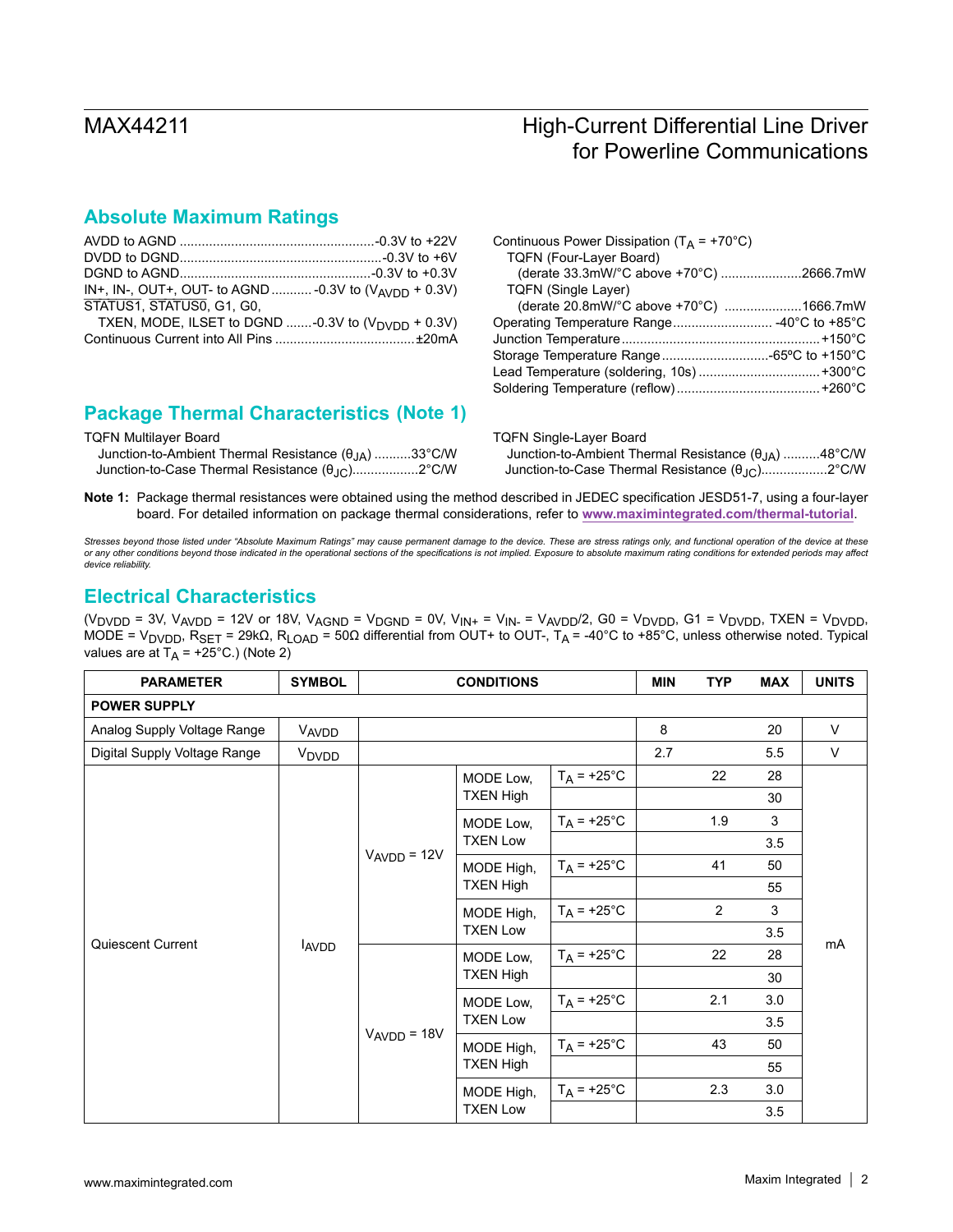## **Electrical Characteristics (continued)**

(V<sub>DVDD</sub> = 3V, V<sub>AVDD</sub> = 12V or 18V, V<sub>AGND</sub> = V<sub>DGND</sub> = 0V, V<sub>IN+</sub> = V<sub>IN-</sub> = V<sub>AVDD</sub>/2, G0 = V<sub>DVDD</sub>, G1 = V<sub>DVDD</sub>, TXEN = V<sub>DVDD</sub>, MODE = V<sub>DVDD</sub>, R<sub>SET</sub> = 29kΩ, R<sub>LOAD</sub> = 50Ω differential from OUT+ to OUT-, T<sub>A</sub> = -40°C to +85°C, unless otherwise noted. Typical values are at T<sub>A</sub> = +25°C.) (Note 2)

| <b>PARAMETER</b>                                                      | <b>SYMBOL</b>            | <b>CONDITIONS</b>                                                                                             |                                 |                            | <b>MIN</b>                          | <b>TYP</b>   | <b>MAX</b>          | <b>UNITS</b>     |        |
|-----------------------------------------------------------------------|--------------------------|---------------------------------------------------------------------------------------------------------------|---------------------------------|----------------------------|-------------------------------------|--------------|---------------------|------------------|--------|
|                                                                       |                          |                                                                                                               |                                 | $T_A$ = +25°C              |                                     | 28           | 130                 |                  |        |
| Quiescent Current DVDD                                                | <b>I</b> <sub>DVDD</sub> |                                                                                                               |                                 |                            |                                     |              | 170                 | μA               |        |
| Enable Time                                                           | tENABLE                  | From TXEN transition, low to high                                                                             |                                 |                            |                                     | 2.4          |                     | μs               |        |
| Disable Time                                                          | t <sub>DIS</sub>         | From TXEN transition, high to low                                                                             |                                 |                            |                                     | 60           |                     | μs               |        |
| <b>INPUT</b>                                                          |                          |                                                                                                               |                                 |                            |                                     |              |                     |                  |        |
| Input Common-Mode Voltage                                             |                          | External AC coupled, internal bias level                                                                      |                                 |                            |                                     | $V_{AVDD}/2$ |                     | $\vee$           |        |
|                                                                       |                          | $G1 = 0$ , $G0 = 0$ , $Gain = 6V/V$                                                                           |                                 |                            |                                     | 20           |                     |                  |        |
|                                                                       |                          | $G1 = 0$ , $G0 = 1$ , $Gain = 12V/V$                                                                          |                                 |                            |                                     | 13.3         |                     | kΩ               |        |
| Input Resistance                                                      | $R_{IN}$                 | $G1 = 1$ , $G0 = 0$ , Gain = 15V/V                                                                            |                                 |                            |                                     | 11.4         |                     |                  |        |
|                                                                       |                          | $G1 = 1$ , $G0 = 1$ , $Gain = 18V/V$                                                                          |                                 |                            |                                     | 10           |                     |                  |        |
| Input Capacitance                                                     | $C_{IN}$                 |                                                                                                               |                                 |                            |                                     | $\mathbf{1}$ |                     | pF               |        |
| <b>GAIN AND FREQUENCY RESPONSE</b>                                    |                          |                                                                                                               |                                 |                            |                                     |              |                     |                  |        |
| Gain Accuracy                                                         |                          |                                                                                                               |                                 |                            | $-2$                                |              | $+2$                | $\%$             |        |
| Gain Error Drift                                                      |                          |                                                                                                               |                                 |                            |                                     | ±20          |                     | ppm/°C           |        |
| Output Slew Rate                                                      | SR                       | 10V output step                                                                                               |                                 |                            |                                     | 80           |                     | $V/\mu s$        |        |
| <b>Full-Power Bandwidth</b>                                           |                          | $V_{\text{OUTDIFF}}$ = 120dBµV, Gain = 18                                                                     |                                 |                            | 3.9                                 |              | MHz                 |                  |        |
|                                                                       | <b>BW<sub>FP</sub></b>   |                                                                                                               | VOUTDIFF = 120dBµV, Gain = 6V/V |                            |                                     | 8.5          |                     |                  |        |
| <b>AC PSRR</b>                                                        |                          | $f = 50$ kHz, $V_{AVDD}/(OUT + - OUT-)$                                                                       |                                 |                            | 20                                  |              | dB                  |                  |        |
| <b>LINEARITY</b>                                                      |                          |                                                                                                               |                                 |                            |                                     |              |                     |                  |        |
| In-Band/Out-of-Band<br><b>Intermodulation Products</b><br>(MODE Low)  |                          | $f_{\text{IN1}}$ = 50kHz, $f_{\text{IN2}}$ = 55kHz,<br>$V_{\text{LOAD}}$ = 125.6dBµ $V_{\text{RMS}}$ (Note 4) |                                 |                            |                                     | 51           |                     | dBµV             |        |
| In-Band/Out-of-Band<br><b>Intermodulation Products</b><br>(MODE High) |                          | $f_{IN1}$ = 200kHz, $f_{IN2}$ = 250kHz,<br>$V_{LOAD}$ = 125.6dBµ $V_{RMS}$ ,<br>$R_{LOADDIFF} = 50\Omega$     |                                 |                            | 51                                  |              | dBµV                |                  |        |
| <b>OUTPUT</b>                                                         |                          |                                                                                                               |                                 |                            |                                     |              |                     |                  |        |
|                                                                       |                          |                                                                                                               |                                 | $I_{\text{SOURCE}} = 1.5A$ |                                     |              | $V_{AVDD}$ - 1.8    |                  |        |
| Output Voltage High                                                   |                          | Output saturated                                                                                              |                                 |                            | $I_{\text{SOURCE}} = 300 \text{mA}$ |              |                     | $V_{AVDD} - 0.5$ | $\vee$ |
|                                                                       |                          | $I_{SINK}$ = 1.5A                                                                                             |                                 |                            | $+1.8$                              |              |                     |                  |        |
| <b>Output Voltage Low</b>                                             |                          | Output saturated                                                                                              | $I_{SINK}$ = 300mA              |                            | $+0.5$                              |              |                     | $\vee$           |        |
| <b>Drive Capability</b>                                               |                          | $V_{AVDD}$ = 12V, $R_{LOAD}$ = 2 $\Omega$ differential                                                        |                                 |                            | 125.6                               |              | dBµV <sub>RMS</sub> |                  |        |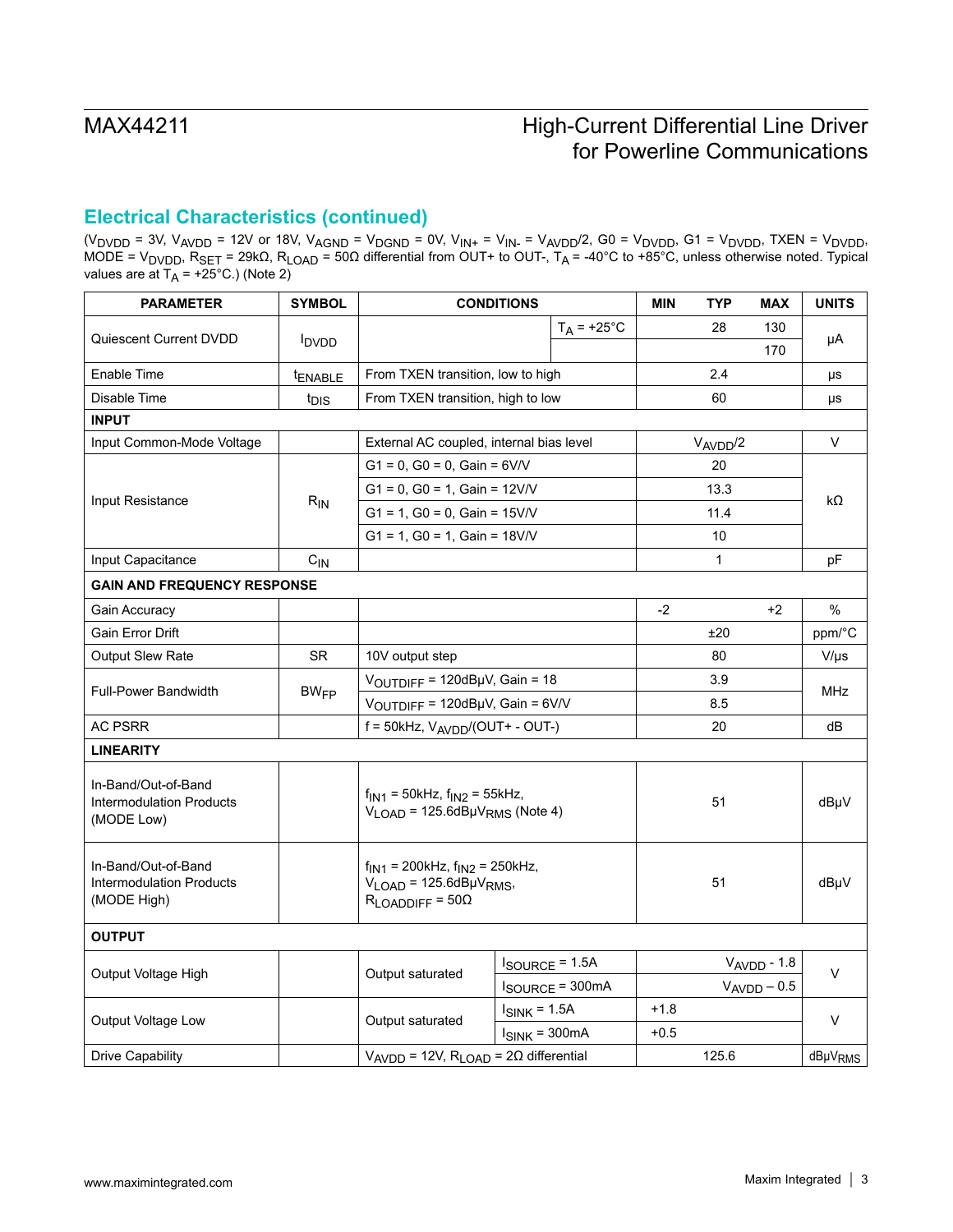### **Electrical Characteristics (continued)**

(V<sub>DVDD</sub> = 3V, V<sub>AVDD</sub> = 12V or 18V, V<sub>AGND</sub> = V<sub>DGND</sub> = 0V, V<sub>IN+</sub> = V<sub>IN-</sub> = V<sub>AVDD</sub>/2, G0 = V<sub>DVDD</sub>, G1 = V<sub>DVDD</sub>, TXEN = V<sub>DVDD</sub>, MODE = V<sub>DVDD</sub>, R<sub>SET</sub> = 29kΩ, R<sub>LOAD</sub> = 50Ω differential from OUT+ to OUT-, T<sub>A</sub> = -40°C to +85°C, unless otherwise noted. Typical values are at  $T_A$  = +25°C.) (Note 2)

| <b>PARAMETER</b>                                        | <b>SYMBOL</b>                                      |                               | <b>CONDITIONS</b>                                  | <b>MIN</b>                   | <b>TYP</b>     | <b>MAX</b>                   | <b>UNITS</b>   |  |
|---------------------------------------------------------|----------------------------------------------------|-------------------------------|----------------------------------------------------|------------------------------|----------------|------------------------------|----------------|--|
| Output Impedance                                        | $Z_{O}$                                            | Single ended                  | $TXEN = 1$ .<br>$f_C = 100$ kHz                    |                              | 500            |                              | $m\Omega$      |  |
|                                                         |                                                    |                               | $TXEN = 0$                                         |                              | 35             |                              | $k\Omega$      |  |
|                                                         |                                                    | $G1 = 0$ , $G0 = 0$           |                                                    |                              | 6              |                              |                |  |
| Gain                                                    |                                                    | $G1 = 0$ , $G0 = 1$           |                                                    |                              | 12             |                              | V/V            |  |
|                                                         |                                                    | $G1 = 1.$ $G0 = 0$            |                                                    |                              | 15             |                              |                |  |
|                                                         |                                                    | $G1 = 1, G0 = 1$              |                                                    |                              | 18             |                              |                |  |
| Input Noise-Voltage Density                             | $e_n$                                              |                               | $f = 100$ kHz, G1 = 0, G0 = 0, differential output |                              | 120            |                              | $nV/\sqrt{Hz}$ |  |
| <b>PROTECTION</b>                                       |                                                    |                               |                                                    |                              |                |                              |                |  |
| Overtemperature Shutdown<br>Threshold                   | <b>TOVTS</b>                                       |                               |                                                    |                              | $+160$         |                              | $^{\circ}C$    |  |
| Overtemperature Shutdown<br><b>Threshold Hysteresis</b> |                                                    |                               |                                                    |                              | 15             |                              | $^{\circ}C$    |  |
| Overtemperature Warning<br>Threshold                    | <b>TOVTW</b>                                       |                               |                                                    |                              | $+150$         |                              | $^{\circ}C$    |  |
| Output Current Limit                                    | <b>ILIM</b>                                        | $R_{\text{RSET}} = 29k\Omega$ |                                                    |                              | $\overline{2}$ |                              | Α              |  |
|                                                         | DIGITAL INPUT CHARACTERISTICS (G1, G0, TXEN, MODE) |                               |                                                    |                              |                |                              |                |  |
| Input Voltage Range                                     |                                                    |                               |                                                    | $\mathbf 0$                  |                | V <sub>DVDD</sub>            | $\vee$         |  |
| Input Voltage High                                      | V <sub>IH</sub>                                    |                               |                                                    | $0.7 \times V_{\text{DVDD}}$ |                |                              | $\vee$         |  |
| Input Voltage Low                                       | $V_{IL}$                                           |                               |                                                    |                              |                | $0.3 \times V_{\text{DVDD}}$ | $\vee$         |  |
| Input Capacitance                                       | $C_{IN}$                                           |                               |                                                    |                              | 10             |                              | pF             |  |
| Input Hysteresis Voltage                                | <b>V<sub>HYS</sub></b>                             |                               |                                                    |                              | 0.15           |                              | $\vee$         |  |
| DIGITAL OUTPUT CHARACTERISTICS (STATUS1, STATUS0)       |                                                    |                               |                                                    |                              |                |                              |                |  |
| Output Voltage Low (Active)                             | $V_{ST}$                                           | $I_{SINK}$ = 3mA              |                                                    |                              |                | 0.4                          | $\vee$         |  |
| Output Leakage (Inactive)                               | <sup>I</sup> STZ                                   |                               |                                                    |                              | ±0.1           | ±1                           | μA             |  |
| Output Capacitance (Inactive)                           | $c_{STZ}$                                          |                               |                                                    |                              | 10             |                              | pF             |  |

**Note 2:** Min/max values are 100% production tested at  $T_A$  = +25°C. Specifications over temperature are guaranteed by design.

**Note 3:** Linearity specification limits are quasi-peak.

**Note 4:** The device is loaded with the network shown in Figure 3 and Figure 4.

**Note 5:** The device is driven with a typical CENELEC OFDM signal.

**Note 7:** External DC blocking capacitors are required.

**Note 8:** Measured with 200Hz bandwidth up to 150kHz and 9kHz bandwidth above 150kHz as specified in EN50065-1:2011.

**Note 6:** The device is driven with a typical ARIB OFDM signal. It is loaded with the network shown in Figure 5. Signals are measured at the measurement port but calculated as signals over the entire resistive load.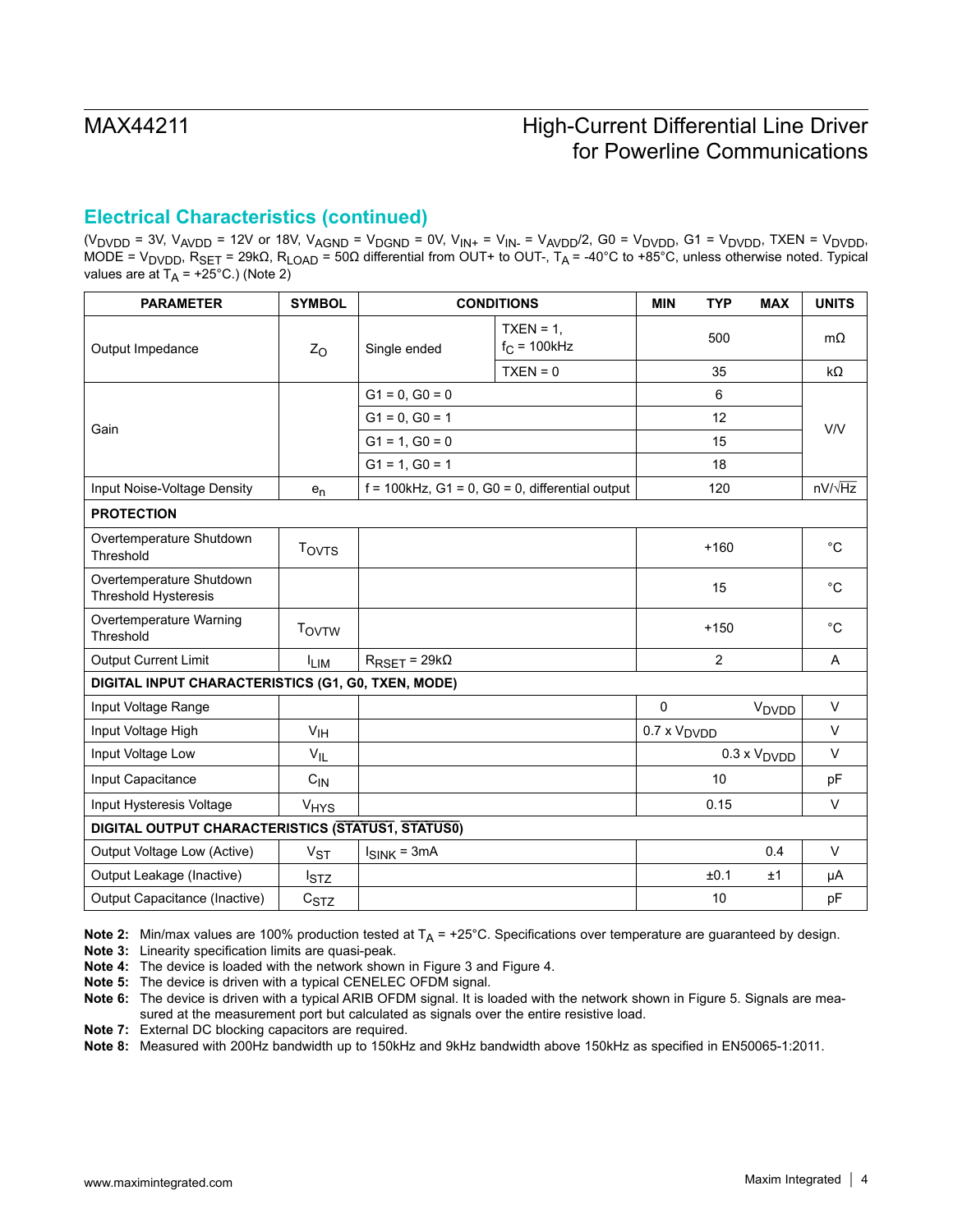## **Typical Operating Characteristics**

(V<sub>DVDD</sub> = 3V, V<sub>AVDD</sub> = 12V or 18V, V<sub>AGND</sub> = V<sub>DGND</sub> = 0V, IN+ = IN- = V<sub>AVDD</sub>/2, G0 = V<sub>DVDD</sub>, G1 = V<sub>DVDD</sub>, T<sub>XEN</sub> = V<sub>DVDD</sub>, MODE = V<sub>DVDD</sub>, R<sub>SET</sub> = 29kΩ, R<sub>LOAD</sub> = 50Ω differential from OUT+ to OUT-, T<sub>A</sub> = +25°C, unless otherwise noted. Typical values are at  $T_A = +25$ °C.)

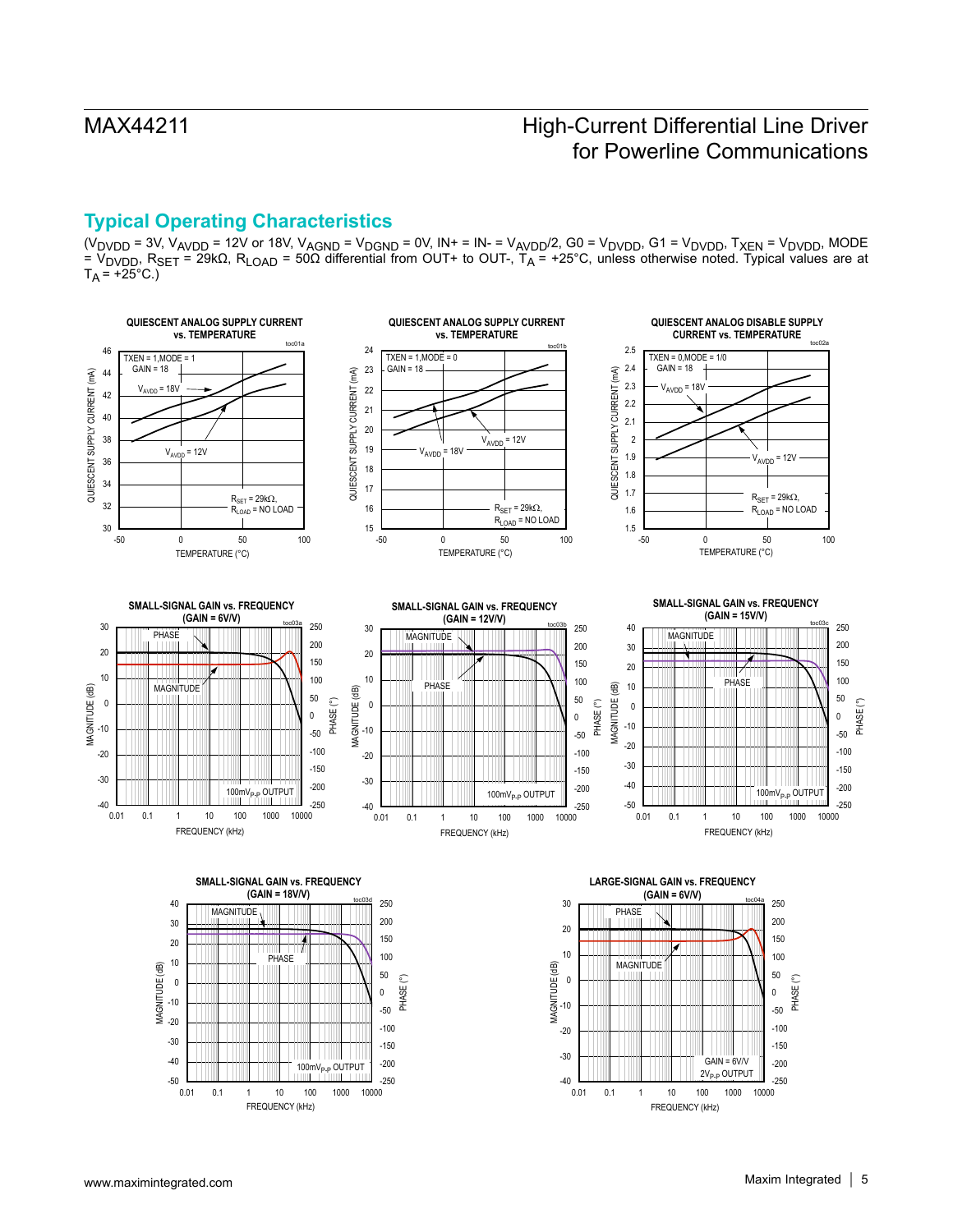## **Typical Operating Characteristics (continued)**

(V<sub>DVDD</sub> = 3V, V<sub>AVDD</sub> = 12V or 18V, V<sub>AGND</sub> = V<sub>DGND</sub> = 0V, IN+ = IN- = V<sub>AVDD</sub>/2, G0 = V<sub>DVDD</sub>, G1 = V<sub>DVDD</sub>, T<sub>XEN</sub> = V<sub>DVDD</sub>, MODE = V<sub>DVDD</sub>, R<sub>SET</sub> = 29kΩ, R<sub>LOAD</sub> = 50Ω differential from OUT+ to OUT-, T<sub>A</sub> = +25°C, unless otherwise noted. Typical values are at  $T_A = +25$ °C.)

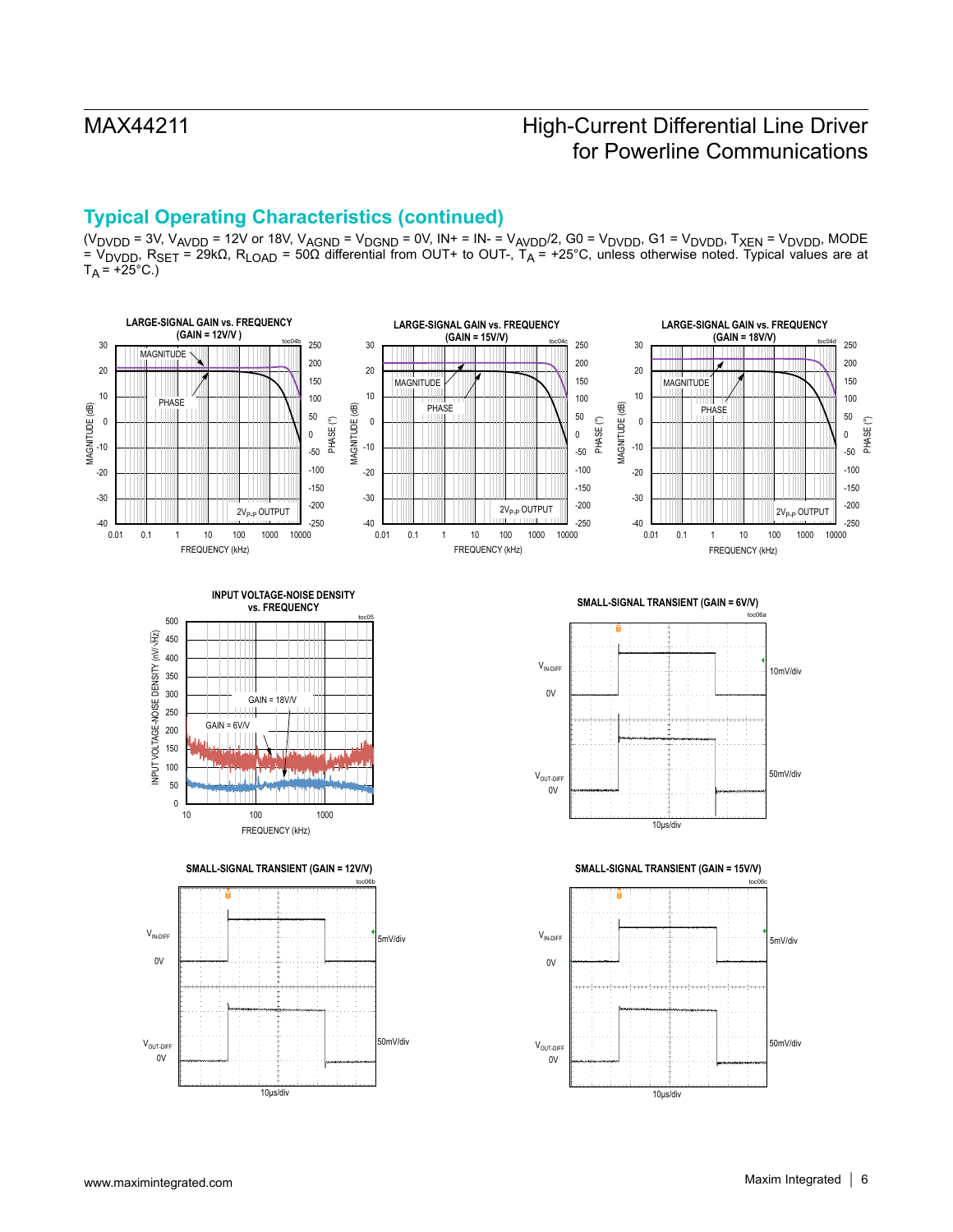## **Typical Operating Characteristics (continued)**

(V<sub>DVDD</sub> = 3V, V<sub>AVDD</sub> = 12V or 18V, V<sub>AGND</sub> = V<sub>DGND</sub> = 0V, IN+ = IN- = V<sub>AVDD</sub>/2, G0 = V<sub>DVDD</sub>, G1 = V<sub>DVDD</sub>, T<sub>XEN</sub> = V<sub>DVDD</sub>, MODE = V<sub>DVDD</sub>, R<sub>SET</sub> = 29kΩ, R<sub>LOAD</sub> = 50Ω differential from OUT+ to OUT-, T<sub>A</sub> = +25°C, unless otherwise noted. Typical values are at  $T_A = +25$ °C.)











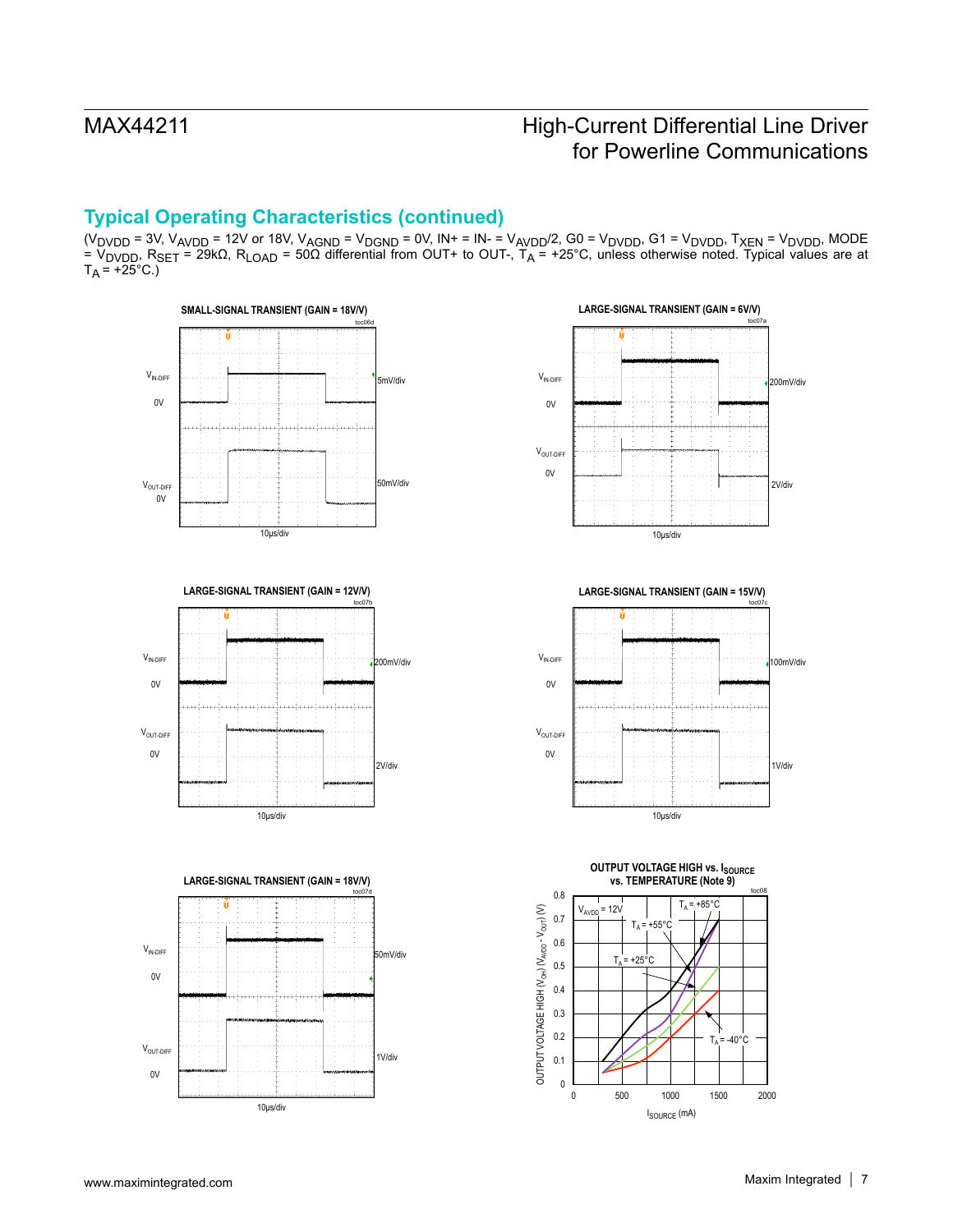## **Typical Operating Characteristics (continued)**

(V<sub>DVDD</sub> = 3V, V<sub>AVDD</sub> = 12V or 18V, V<sub>AGND</sub> = V<sub>DGND</sub> = 0V, IN+ = IN- = V<sub>AVDD</sub>/2, G0 = V<sub>DVDD</sub>, G1 = V<sub>DVDD</sub>, T<sub>XEN</sub> = V<sub>DVDD</sub>, MODE = V<sub>DVDD</sub>, R<sub>SET</sub> = 29kΩ, R<sub>LOAD</sub> = 50Ω differential from OUT+ to OUT-, T<sub>A</sub> = +25°C, unless otherwise noted. Typical values are at  $T_A = +25$ °C.)









**Note 9:** Output voltage high and output voltage low tests were performed by providing an AC input pulse with 1% duty cycle to saturate the outputs and obtain the results.

20 30

10 30 50 70 90 110 130 150 170 190

FREQUENCY (kHz)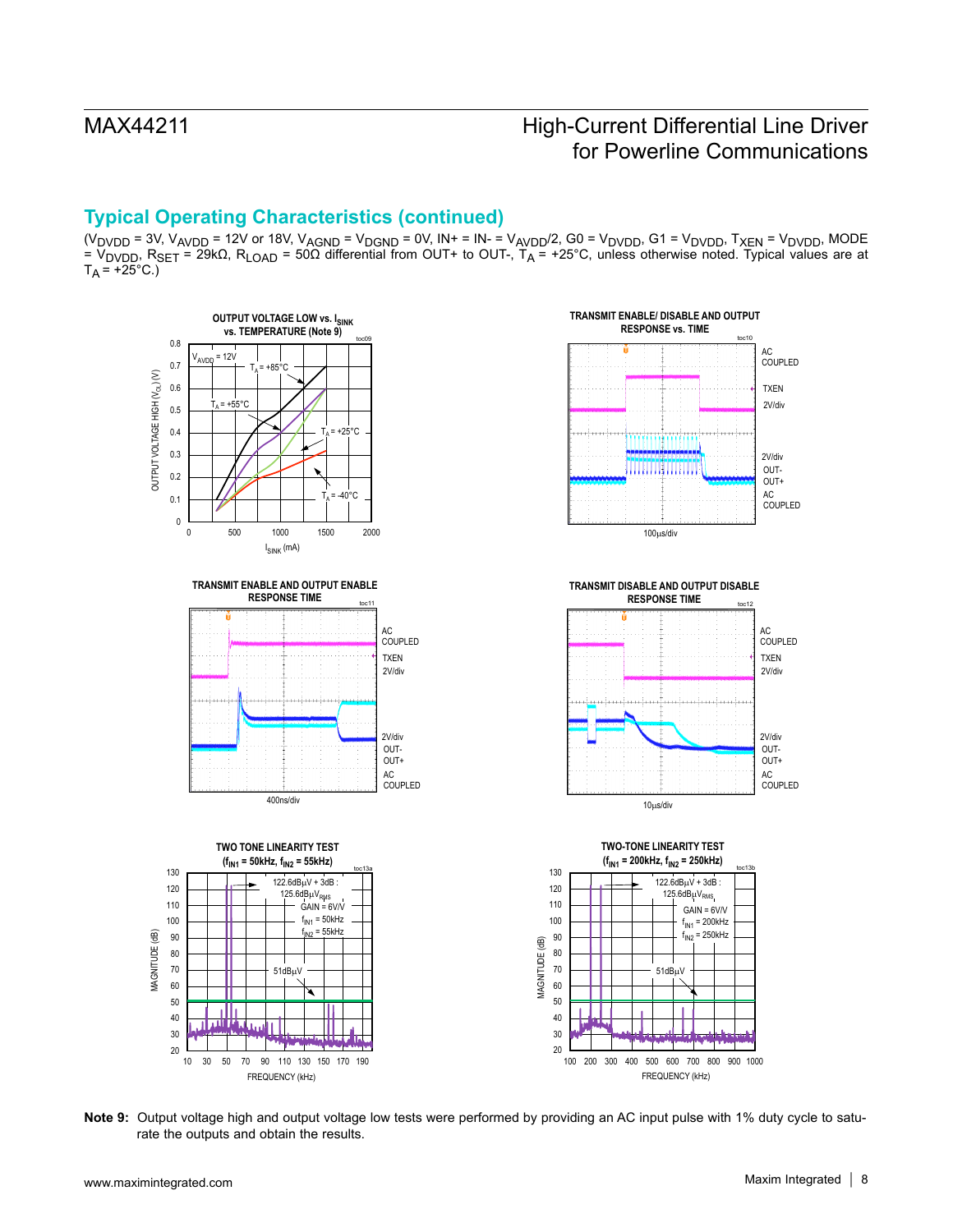## **Pin Configuration**



## **Pin Description**

| <b>PIN</b>     | <b>NAME</b>  | <b>FUNCTION</b>                                                                                                                                                                                                                                                          |
|----------------|--------------|--------------------------------------------------------------------------------------------------------------------------------------------------------------------------------------------------------------------------------------------------------------------------|
|                | <b>MODE</b>  | MODE Input. Leave MODE input unconnected to select low quiescent current mode to support<br>CENELEC applications. Pull MODE input high to select higher quiescent current mode to support<br>FCC and ARIB applications. See the Bias Selection section for more details. |
| $\overline{2}$ | <b>TXEN</b>  | Transmit Enable. Pull TXEN high to enable the amplifier outputs. Tie TXEN to DGND to disable<br>the amplifier outputs. See the Output Enable section.                                                                                                                    |
| 3              | <b>ILSET</b> | Current-Limit Setting Input. Connect a resistor between ILSET and AGND to set the current limit<br>for the outputs. See the Protection and Diagnostics section.                                                                                                          |
| 4, 5, 8        | <b>AGND</b>  | Analog Ground                                                                                                                                                                                                                                                            |
| 6, 7           | OUT-         | <b>Negative Signal Output</b>                                                                                                                                                                                                                                            |
| 9, 10          | OUT+         | Positive Signal Output                                                                                                                                                                                                                                                   |
| 11, 12         | <b>AVDD</b>  | Amplifier Analog Power Supply. Bias AVDD to AGND between 8V to 20V.                                                                                                                                                                                                      |
| 13             | <b>DVDD</b>  | Digital Power Supply. Bias DVDD to DGND between 2.7V to 5.5V.                                                                                                                                                                                                            |
| 14             | G0           | Variable Gain Amplifier Gain Select Input 0. See Table 1 for details                                                                                                                                                                                                     |
| 15             | G1           | Variable Gain Amplifier Gain Select Input 1. See Table 1 for details.                                                                                                                                                                                                    |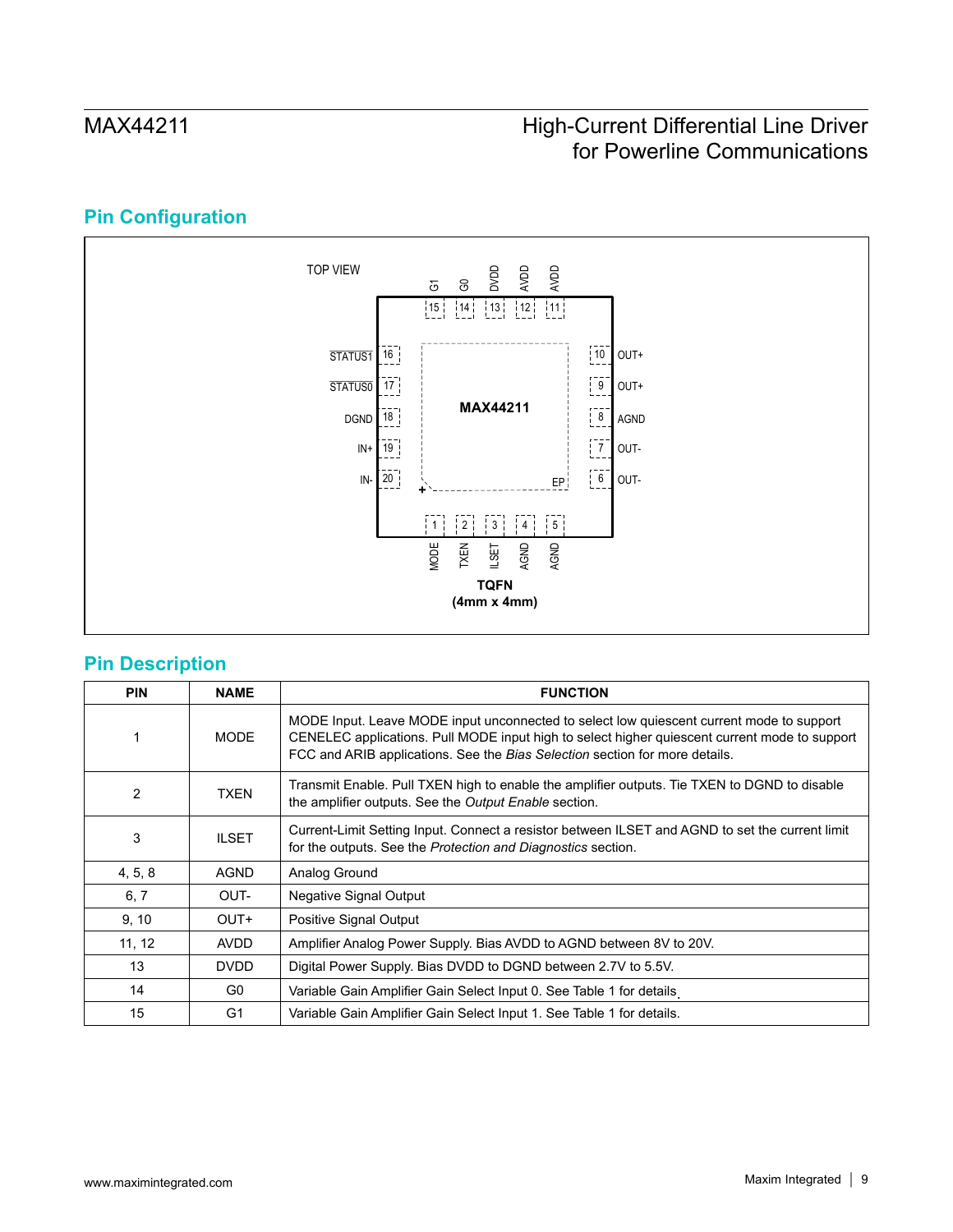| <b>PIN</b> | <b>NAME</b>         | <b>FUNCTION</b>                                                                                                |  |  |  |
|------------|---------------------|----------------------------------------------------------------------------------------------------------------|--|--|--|
| 16         | STATUS <sub>1</sub> | Open-Drain Active-Low Status Output1. See Table 2 for details.                                                 |  |  |  |
| 17         | <b>STATUS0</b>      | Open-Drain Active-Low Status Output0. See Table 2 for details.                                                 |  |  |  |
| 18         | <b>DGND</b>         | Digital Ground                                                                                                 |  |  |  |
| 19         | $IN+$               | Positive Signal Input                                                                                          |  |  |  |
| 20         | IN-                 | Negative Signal Input                                                                                          |  |  |  |
|            | EP                  | Exposed Pad. Internally connected to AGND. Connect the EP to a copper plane to enhance<br>thermal dissipation. |  |  |  |

### **Pin Description (continued)**

### **Detailed Description**

A common technique used to couple OFDM signals to the AC powerline is through a signal transformer. A line driver is needed to provide adequate levels of current and voltage to drive the varying loads that exist on today's powerlines.

The MAX44211 line driver is efficient low-distortion power amplifiers that drive high current to the low-impedance loads common in powerline communication (PLC) applications. The output stage is designed to linearly drive up to 1.5A peak current and a differential voltage of up to 36V<sub>P-P</sub>. They feature very intermodulation distortion to meet the demanding requirements of today's standards.

The MAX44211 also features two open-drain diagnostic outputs, STATUS1 and STATUS0. These act as flags to indicate the status of the part. Another significant feature of the MAX44211 is its thermal monitoring and shutdown capability. This allows the device to alert the host microcontroller of high temperature situations and then to automatically shut down to prevent damage should the temperature rise further.

### **Output Enable**

Enable the MAX44211 output by pulling TXEN high. The amplifier outputs are fully enabled 2.4µs (typ) after TXEN is pulled high. If a signal is applied to the IN+ and INinputs during the startup time, it may be distorted and the linearity specifications may not be met.

### **Bias MODE Selection**

The MAX44211 linearity can be improved at the expense of quiescent current. To meet CENELEC linearity requirements and save power, the MODE input is left unconnected. To improve linearity and meet ARIB or FCC requirements, the MODE input is pulled high.

### **Gain Selection and Output Connection**

Set the MAX44211 overall gain using the G1 and G0 inputs ([Table 1\)](#page-9-0). The outputs, OUT+ and OUT- are internally biased at  $V_{\text{AVDD}}/2$  to allow for maximum voltage swing. Therefore, the output should be A.C. coupled to the coupling transformer to avoid DC currents flowing in the transformer. In addition, the secondary side of the transformer should also be AC-coupled to avoid shorting the line input.

### **Protection and Diagnostics**

The MAX44211 has two diagnostic status outputs: STATUS0 and STATUS1. These are open drain outputs that indicate the status of the device as shown in [Table 2](#page-10-0).

Both of the MAX44211 outputs are current limited. Set the output current limit according to the following equation.

$$
I_{LIM} = \frac{60}{R_{SET} + 1}
$$

While RSET is in kΩ and ILIM is in ampere *(see Typical Operating Circuit)*.

Do not use R<sub>SFT</sub> values below 23kΩ or above 250kΩ. Note that the tolerance for the current limit is *±*30% so care must be taken to ensure that the limit is set high enough to avoid clipping at peak loads. In addition, if the current limit is set too high, the device may enter thermal shutdown mode.

### <span id="page-9-0"></span>**Table 1. Voltage Gain Selection**

| G1 | G <sub>0</sub> | GAIN (V/V) |
|----|----------------|------------|
|    |                |            |
|    |                |            |
|    |                | 15         |
|    |                | Ω          |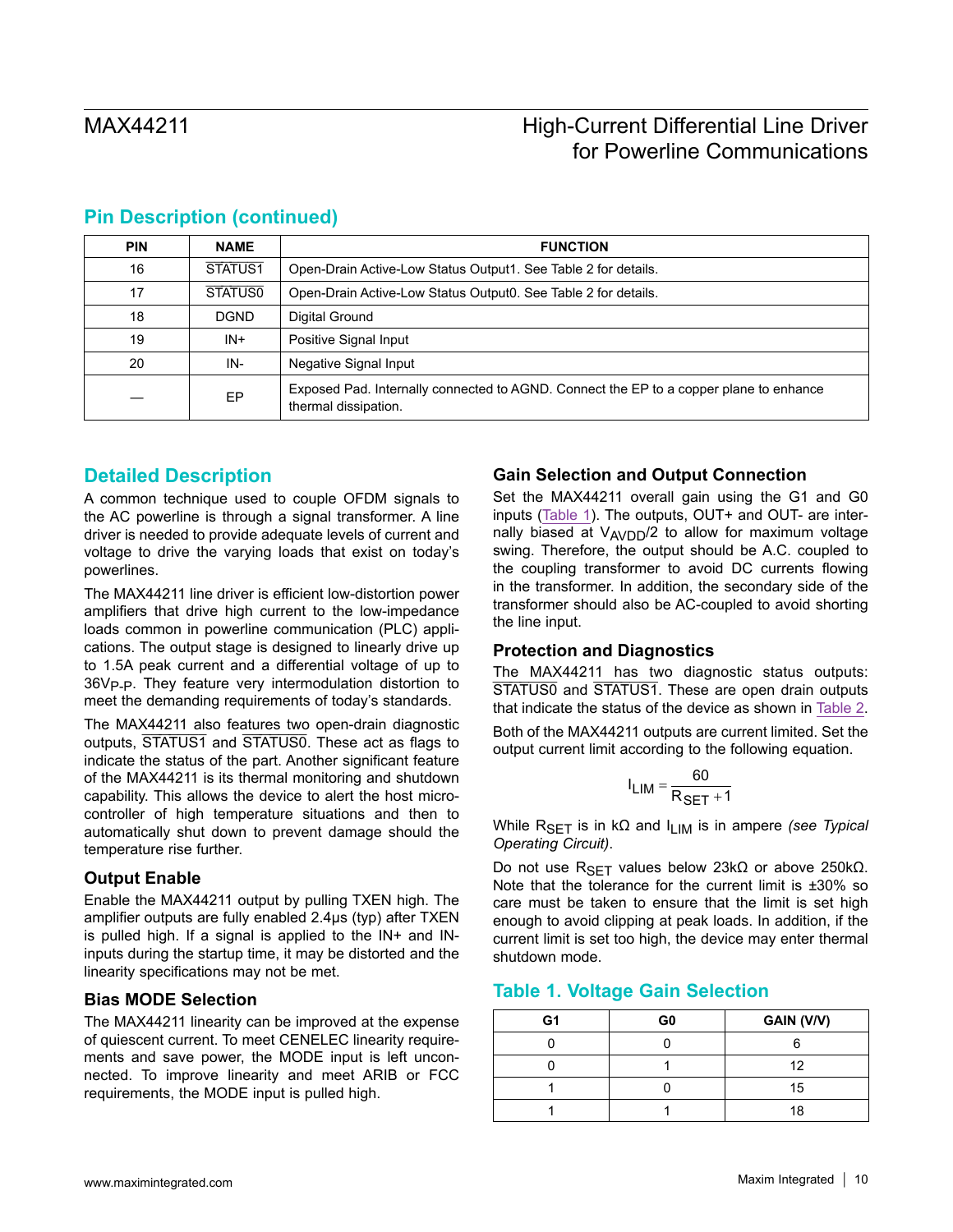If the device tries to drive current in excess of the programmable, threshold, it will limit at the threshold level. This will be indicated by the STATUS1 and STATUS0 outputs as shown in [Table 2.](#page-10-0)External protection for the line driver is required. Schottky diodes like B320A or B350A protect the outputs from the back EMF generated by the coupler/isolator connected to the AC mains. TVS diodes on the primary and the secondary side of the coupler help suppress the high-voltage transient spikes from the AC mains to the MAX44211 outputs.

### <span id="page-10-0"></span>**Table 2. Diagnostic Status Line Definitions**

| <b>STATUS1</b> | <b>STATUS0</b> | <b>DEVICE STATUS</b>               |
|----------------|----------------|------------------------------------|
|                |                | Overtemperature Shutdown<br>Active |
|                |                | High Temperature Warning<br>Active |
|                |                | <b>Overcurrent Active</b>          |
|                |                | <b>Normal Operation</b>            |

# MAX44211 **MAX44211 High-Current Differential Line Driver** for Powerline Communications

### **Temperature Protection**

A typical PLC signal is shown in [Figure 1](#page-10-1) continuously driving a 2Ω load. During this condition, the internal die temperature of the MAX44211 will eventually go beyond 160°C and the part enters into shutdown due to overheating. Once the part shuts down, the internal die temperature cools down enough to reach the 15°C hysteresis within milliseconds and the part then comes out of shutdown. If the load remains 2Ω, similar conditions are seen and the process becomes cyclic. This internal temperature protection circuit regulates the temperature thereby avoiding a thermal breakdown of the MAX44211.

As shown in [Figure 1](#page-10-1), the input channel  $((IN+) - (IN-))$ depicts a typical PLC packet signal transmitted every 75ms. In the middle of the third packet transmission at about 175ms when driving a 125dBµV signal into a 2Ω load, the MAX44211 enters overtemperature shutdown for about 35ms. STAT0 and STAT1 go low and the outputs are disabled. After the internal die cools down by 15°C, the part turns on driving 125dBµV into 2Ω load enters into overtemperature warning immediately (STAT1: LOW and STAT0 : HIGH).

<span id="page-10-1"></span>

*Figure 1. Temperature Protection*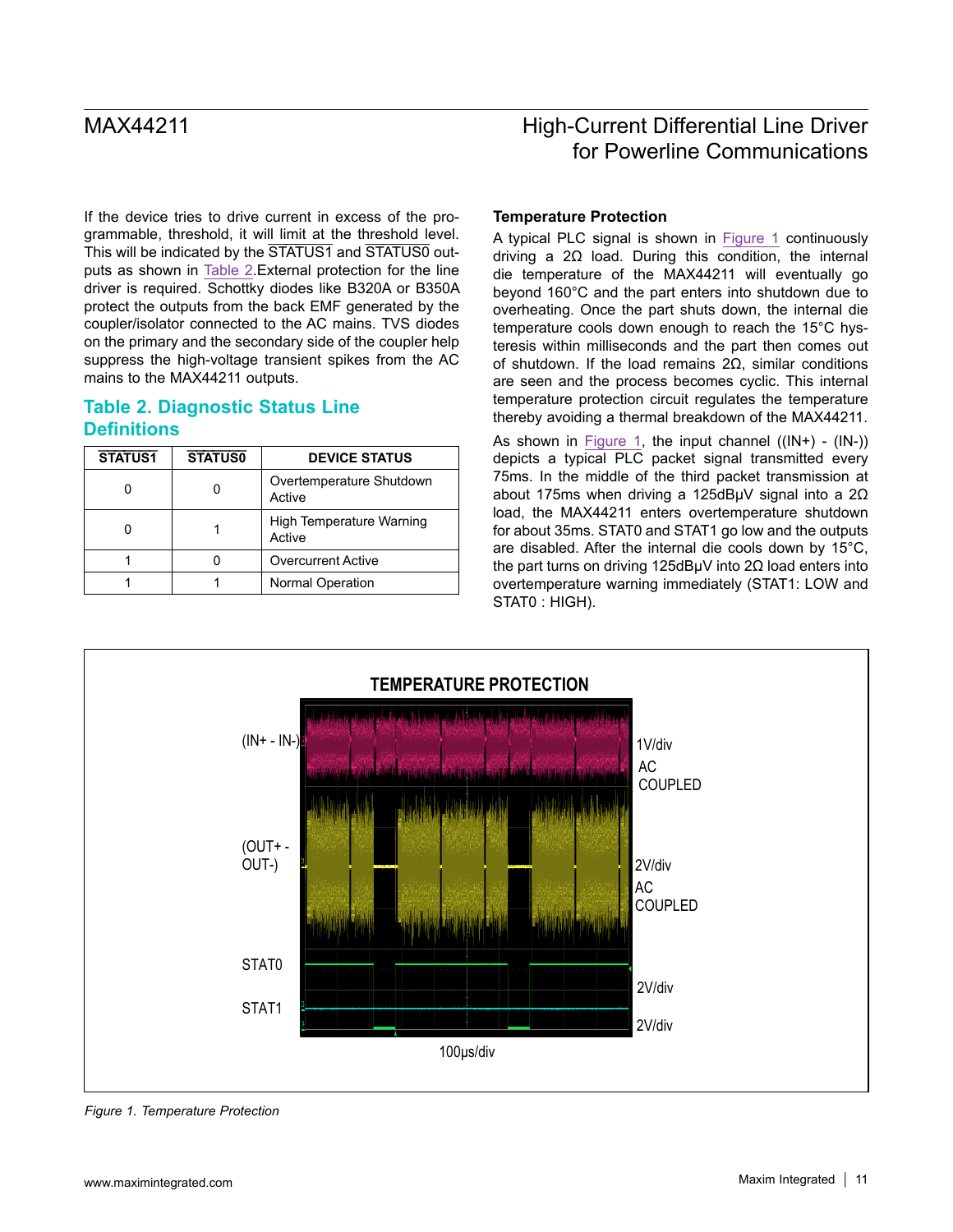### **Thermal Design**

In PLC applications, the driver is required to drive high currents into potentially low-impedance AC lines. These conditions cause instantaneous power dissipation of several watts, resulting in heating of the driver. Thermal heat flow can be modeled in a similar way to current flow in an electrical circuit. See Figure 2.

Heat flows from the die through a thermal resistance,  $R_{JC}$ , to the case and through  $R\theta_{CA}$  to the ambient outside world. These two thermal resistances are lumped together and specified as  $R\theta_{JA}$ . In addition to these thermal resistances, there are thermal capacitances. Therefore, the die will take a certain time to heat since the thermal capacitances need to be "charged." The die temperature is calculated using the following equation:

$$
T_J = T_A + (R\theta_{JA} \times P_D)
$$

If the device were to be mounted on a four-layer board with a large copper area and dissipate 3.5W at an ambient temperature of 85°C, the steady-state die temperature would be 200.5°C. This would obviously cause a problem. However, the PLC application, the device is only required to be in transmit mode infrequently and for a small time. Therefore, since the thermal flow model is analogous to an electrical lowpass filter, the die temperature does not rise significantly.

It is recommended that the device be mounted on a fourlayer board where the exposed heat paddle is soldered to the board. Further, it is recommended that as many via holes as possible are positioned in the pad to allow heat to be conducted through the PCB to a large heatsink area on the reverse side of the board.

If, however, the devices do overheat through some system fault, they have a diagnostic monitor to avoid damage. The device have two temperature thresholds: Warning (150°C) and Shutdown (160°C). If the warning threshold is crossed, the device will indicate this by pulling the STATUS1 output low while keeping STATUS0 output



*Figure 2. Thermal Flow Model*

high. If the device heats further and crosses the shutdown threshold, both STATUS outputs assert low and the device will automatically shut down and remain in that condition until it cools below 145°C (shutdown threshold– shutdown hysteresis). When in thermal shutdown mode, both power amplifier outputs (OUT+, OUT-) are shut down and in a high-impedance state.

### **Power Supplies**

The MAX44211 operates from separate analog and digital power supplies. DVDD is the digital supply and should be connected to the same supply as the host processor. The logic thresholds for the digital input lines are DVDD related and therefore no level translators are required to interface between the host and the MAX44211. DGND should be connected back to the host power supply.

The analog section including the power amplifier operates from a single unipolar supply, AVDD. AGND should be connected back to the analog supply.

AGND and DGND should be connected together in a star formation for best noise performance.

The exposed pad, EP, is internally connected to AGND and should be connected to a large copper area for best heat dissipation.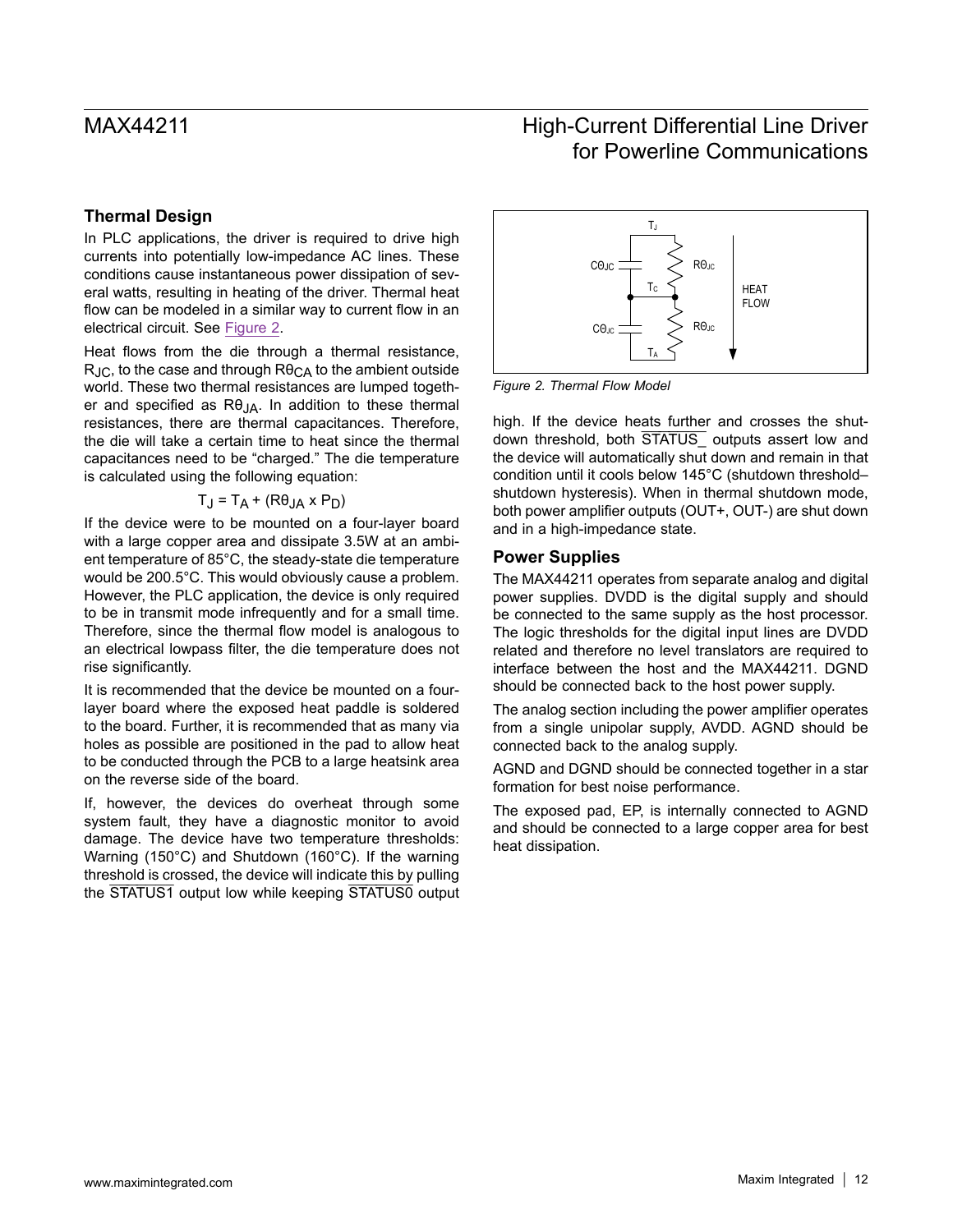

*Figure 3. Test Structure for Cenelec*



*Figure 4. Artificial Mains Network*



*Figure 5. Test Structure for ARIB*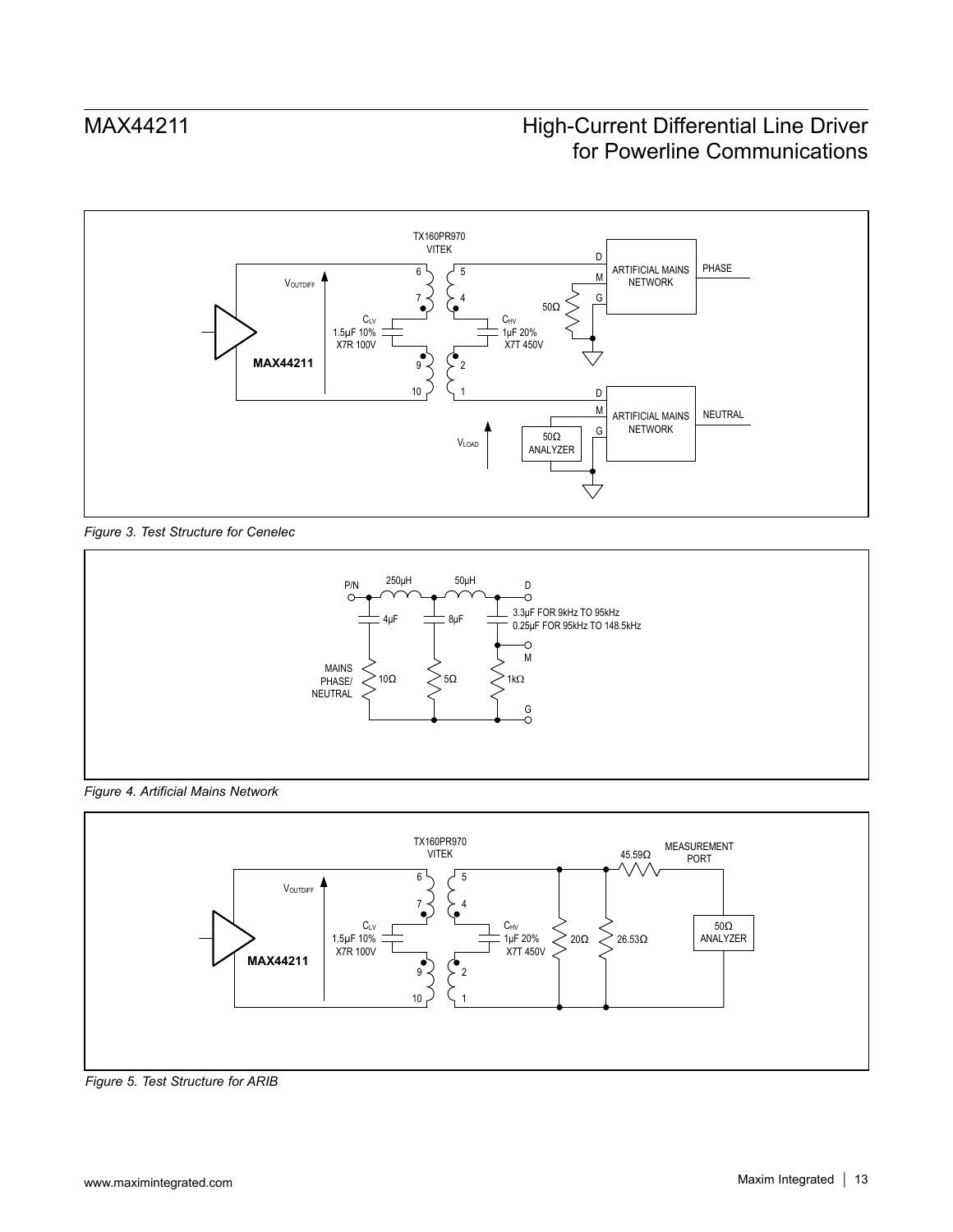## **Typical Operating Circuit**



## <span id="page-13-0"></span>**Ordering Information**

| PART         | <b>TEMP RANGE</b> | <b>PIN-PACKAGE</b> |
|--------------|-------------------|--------------------|
| MAX44211FTP+ | -40°C to +85°C    | 20 TOFN-EP*        |

*+Denotes a lead(Pb)-free/RoHS-compliant package.*

*\*EP = Exposed pad.*

## **Chip Information**

PROCESS: CMOS

## **Package Information**

For the latest package outline information and land patterns (footprints), go to **[www.maximintegrated.com/packages](http://www.maximintegrated.com/packages)**. Note that a "+", "#", or "-" in the package code indicates RoHS status only. Package drawings may show a different suffix character, but the drawing pertains to the package regardless of RoHS status.

| <b>PACKAGE</b> | <b>PACKAGE</b> | <b>OUTLINE</b> | LAND               |  |
|----------------|----------------|----------------|--------------------|--|
| <b>TYPF</b>    | <b>CODE</b>    | NO.            | <b>PATTERN NO.</b> |  |
| 20 TOFN-EP     | T2044+4C       | 21-0139        | 90-0409            |  |